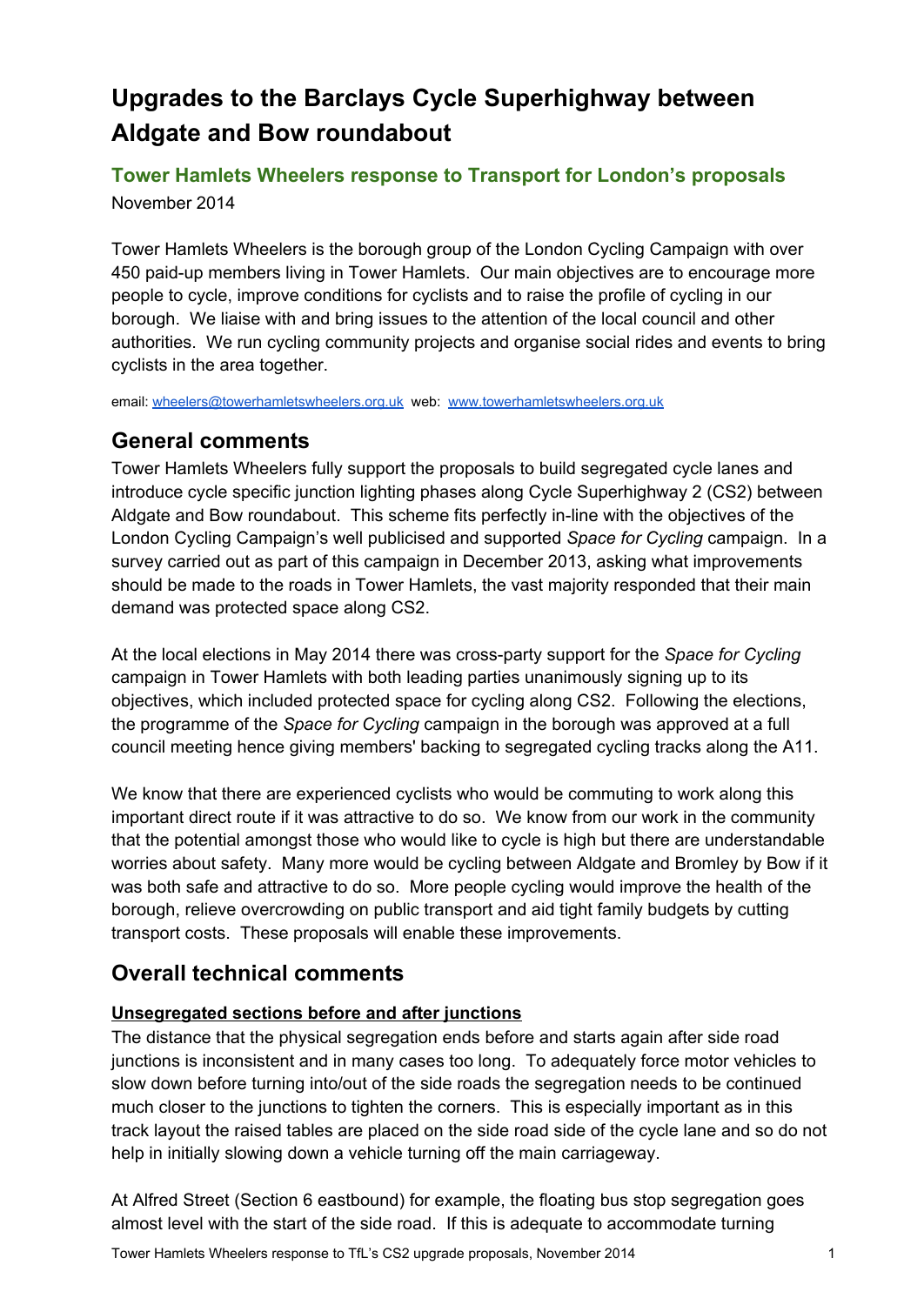vehicles here then we request that this should be made the standard distance that segregation stops before side roads along the whole length of the CS2 route.

We have noted in our comments in each section where we feel the unsegregated section should be reduced but basically request that this is reviewed for all side roads.

### **Floating bus stops**

We are aware that concerns have been raised about the use of floating bus stops on CS2 on grounds that this is a busier section for bus passengers than Stratford High Street. We understand that discussion continues between London Cycling Campaign and disability group users and we would reserve our comment for the present.

#### **Pedestrian crossings**

We are pleased to see and supportive of the conversion of several pedestrians crossings to straight across. We have noted in our comments on each section where we would like other crossing to also be converted to straight across.

#### **Kerb construction**

We would like to see the use of chamfered kerbing on either side of the cycle track with the difference in height between top of the kerb and track being shallow. This will maximise the width of the track that cyclists can use and provide accessibility for those with visual or mobility impairments.

#### **Drainage**

Side inlet gullies should be installed for cycling comfort when installing new cycle tracks. When side inlet gullies are not practical a standard flush with surface level grated gully should be installed in the cycle track instead. The grating on the gully chamber should be able to expand and contract within its frame or housing so as cope with the effects of freezing and thawing.

Construction should be properly done by placing the gullies at the edge of cycle track and at strategic locations to allow for efficient storm water collection especially where the levels of the cycle track change e.g. before and after ramp-ups/ramps-downs at floating bus stops etc. This Google map streetview viewable via [http://tinyurl.com/ouomaln](http://www.google.com/url?q=http%3A%2F%2Ftinyurl.com%2Fouomaln&sa=D&sntz=1&usg=AFQjCNEirJsV1FYGjr1w56tdZooLHKNwdw) is an example of a poor storm drainage outcome.

## **Blue paint**

We are concerned that the cycle track is unnecessarily painted along its whole length. We feel the physical segregation in between junctions is more than enough to distinguish the lane's purpose. The painting will obviously incur a maintenance cost which is money that could be used for improving cycling elsewhere. The streetscape will also look much better without it.

## **Motor vehicles turning across track into side turnings**

The potential arises at all unsignalled junctions for motor vehicles to turn across the track whilst cyclists are passing but particularly when motor vehicles are turning left. We appreciate that there is a debate about the value or not of marking the track blue to alert drivers to the possible presence of cyclists. As part of the continuing discussion with the borough could TfL give thought to the value of promoting Highway Code rule 183.

## **Cycling traffic volume**

Cycle counters make cyclists feel acknowledged, appreciated and encourage infrastructure use. A few counters, like the one installed on Goldsmith's Row, at carefully chosen locations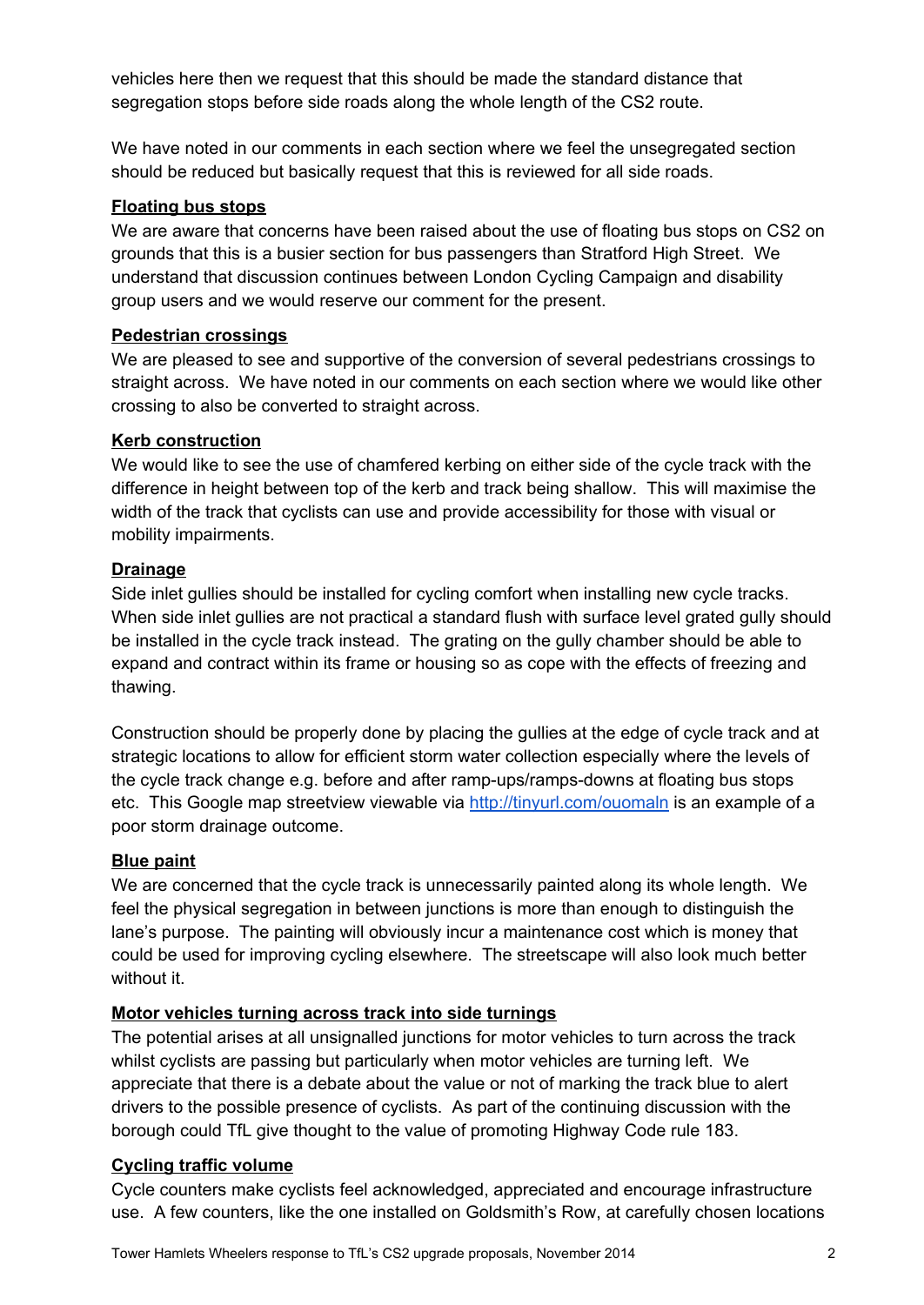will not go amiss. The data can be used to help calculate cycle traffic levels and promote the route.

## **Comments on each section**

## **Section 1 (Aldgate to White Church Lane)**

## **Commercial Street-Leman Street junction**

We feel this junction could be improved to provide adequate provision for cyclists travelling in all directions and not just east-west. In conjunction with the London Cycling Campaign we will be separately forwarding an alternative junction design for consideration.

## **Commercial Road junction**

ASLs not necessarily required westbound or northbound - keep the segregation and lanes going up to and after the crossings.

Turning from Commercial Road, bring the start of the segregation further east to increase protection from turning lorries and buses.

Introduce a yellow box at this junction, especially westbound.

## **Osborn Street junction**

ASL not necessarily required here, more important to keep the segregation going before and after the pedestrian crossing to tighten the corner and slow down left turning motor vehicles.

## **Section 2 (White Church Lane to Cambridge Heath Road)**

## **Vallance Road-New Road junction**

We feel this junction could be improved to provide adequate provision for cyclists travelling in all directions and not just east-west. In conjunction with the London Cycling Campaign we will be separately forwarding an alternative junction design for consideration.

#### **Whitechapel market area**

We recognise that the design of the cycle track in the market area has to meet the needs of cyclists, the market traders and bus users. We are confident that this can be done without losing the segregation necessary to protect cyclists on this busy road.

#### **Pedestrian crossing at Whitechapel station**

We note the addition of a pedestrian crossing at Court Street but we request that the existing crossing at Whitechapel station is kept in place.

We support the removal of the physical median along this section to give the width required for segregation but appreciate this reduces the opportunity for informal crossing in this busy pedestrian area.

We would suggest linking the lights so that both are in phase together as we assume this would then have minimal impact on traffic flow.

## **Section 3 (Cambridge Heath Road to Beaumont Grove)**

## **Cambridge Heath Road-Sidney Street junction**

We feel this junction could be improved to provide adequate provision for cyclists travelling in all directions and not just east-west. In conjunction with the London Cycling Campaign we will be separately forwarding an alternative junction design for consideration.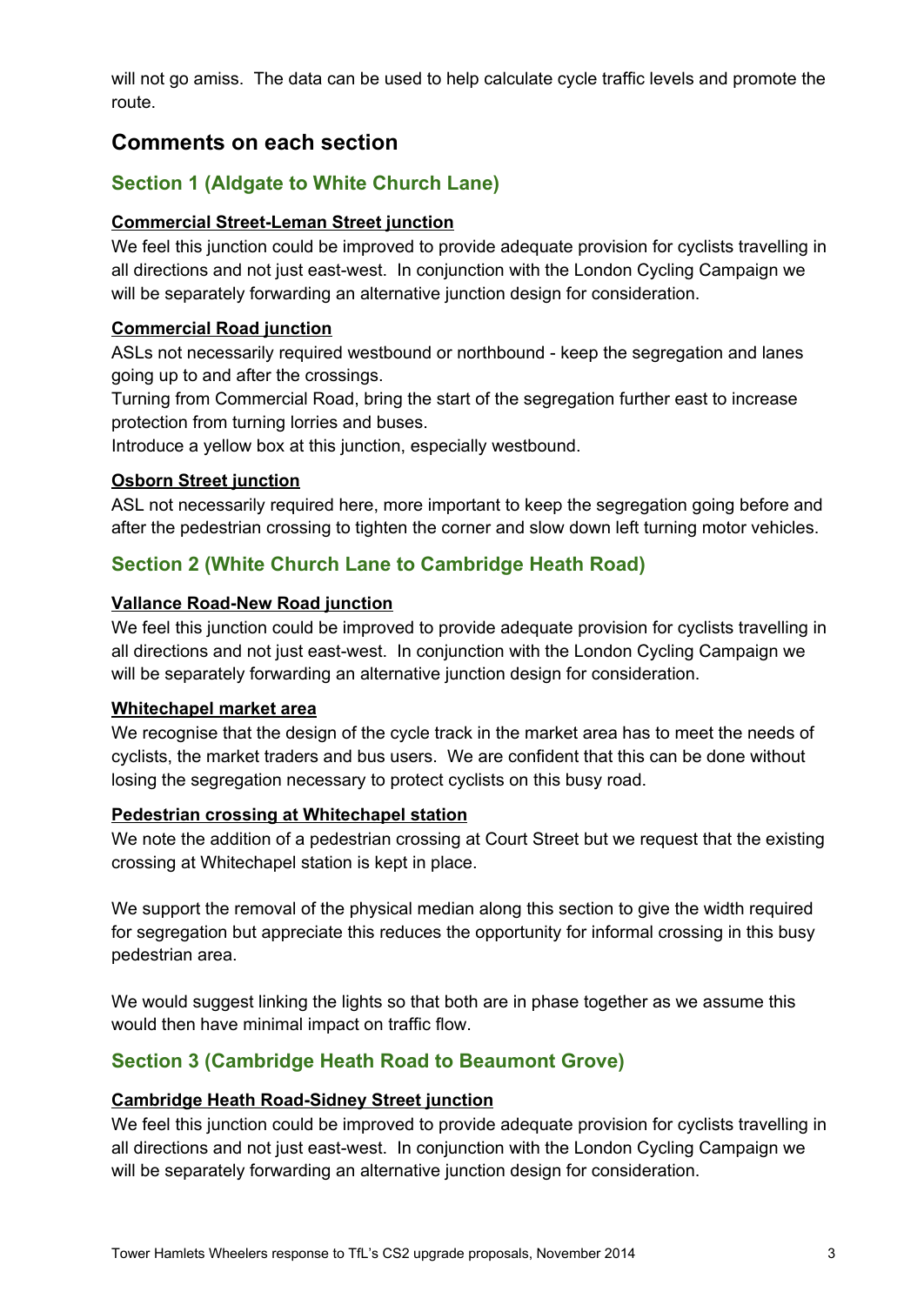## **Stepney Green junction**

The right-turn ban unacceptably reduces permeability for cyclists. We request that consideration is made for allowing cyclists to turn right at this junction.

In conjunction with the London Cycling Campaign we will be separately forwarding an alternative junction design for consideration.

#### **Anchor Retail Park**

If the signalised pedestrian crossing is removed then this junction needs drastically reducing in width and the corners tightening both in terms of kerb radius and the distance segregation stops/starts either side of the junction.

Unsure if signals are being kept for vehicles leaving the retail park. If not then appropriate markings across the junction need to be added.

#### **Cephas Avenue**

Reduce the distance that segregation ends/starts.

## **Section 4 (Beaumont Grove to Westfield Way)**

#### **Globe RoadWhite Horse Lane junction**

The current arrangement of this junction is unacceptable for several reasons. The lack of proper pedestrian crossing provision across both Globe Road and White Horse Lane junctions must be addressed and was recognised as a necessity in a previous consultation on this junction.

Provision for east and westbound cyclists wanting to turn right needs to be introduced into the junction arrangement, which will see many more cyclists using this as a direct route and hence increasing use of north/south routes at this junction. It will be virtually impossible to do this safely unless they happen to arrive in good time at a red light to enable positioning on the right of the ASL - this will be a very small time window.

In conjunction with the London Cycling Campaign we will be separately forwarding an alternative junction design for consideration.

#### **Unsegregated section east of White Horse Lane**

We urge TfL to liaise with LB Tower Hamlets to come to an agreement to take over a strip of land to the north of the Ocean estate to give the width required to continue the segregated lanes along this section.

If this agreement isn't reached before the initial build of this project then, in the meantime, we request that where the cycle lanes merge with the bus lanes on both east and westbound carriageways, priority is reversed and the lane layout reconfigured to reflect this. The majority of buses will stop or at least slow down at the bus stops before this lane merging, the onus should therefore be placed on the bus drivers then continuing their journey to give way to cyclists.

#### **Bancroft Road junction**

We suggests this junction be re-designed to take account of present and potential cycling traffic exiting Bancroft Road rather than trying to incorporate shared-use on a busy stretch of pavement, especially on the north side. This is a Superhighway and we don't believe shared-use facilities should have a place on such a designated route. We will be discussing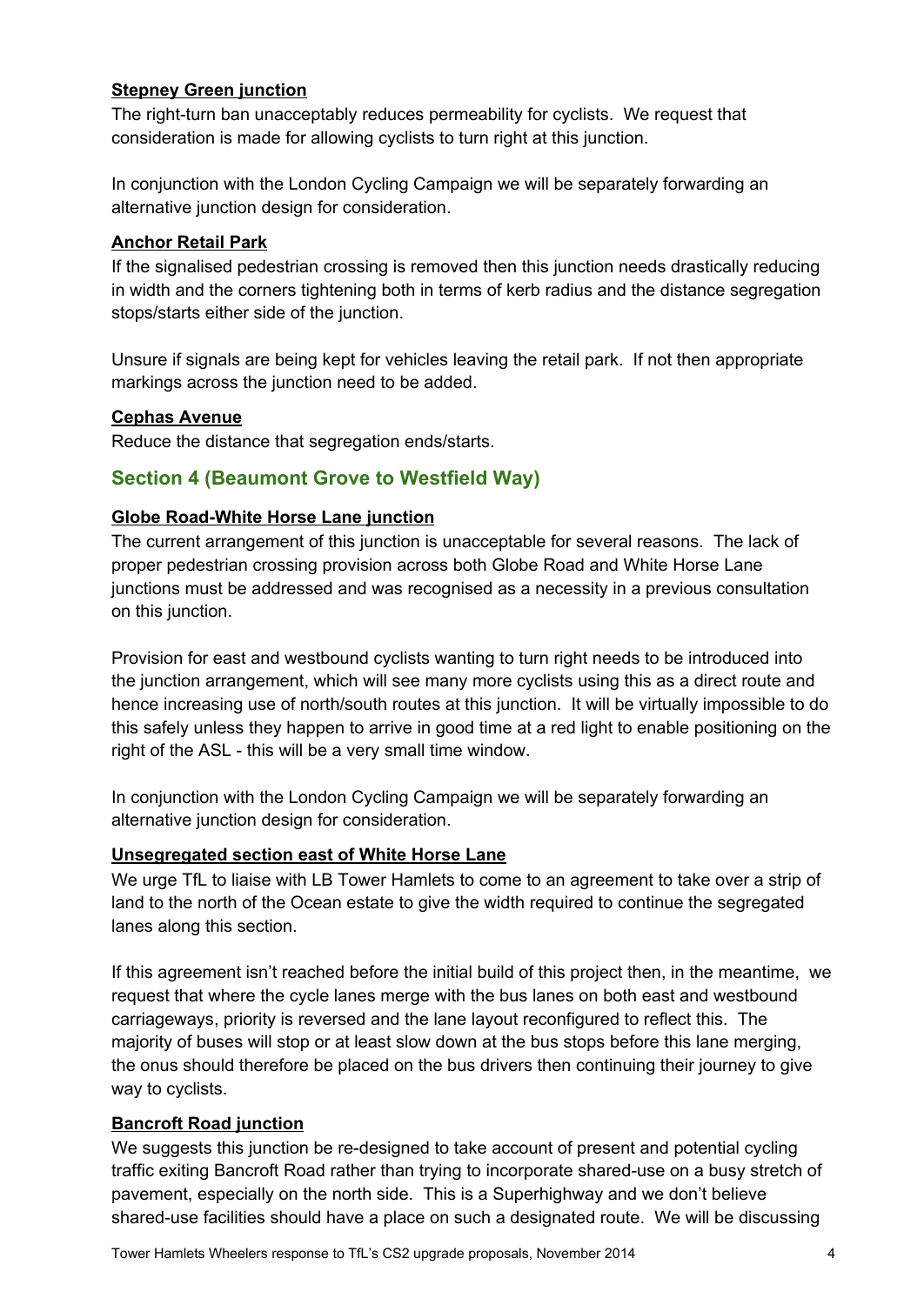with the borough modal filtering to curb the very high level of rat-running traffic using Bancroft Road.

It is not clear if the current banned right-turns for motor vehicles out of and into Bancroft Road would remain.

#### **West of Harford Street**

We would appreciate if further consideration could be made to starting the physical segregation west of Harford Street further to the east, ideally at the junction with Harford Street.

### **Harford Street junction**

Convert pedestrian crossing to straight across. Westbound ASL not required, keep segregation up until junction.

## **Section 5 (Westfield Way to Merchant Street)**

#### **Burdett Road-Grove Road junction**

We consider that the design of this junction is unnecessarily complex. We object to the current proposed configuration that imposes right-turn bans from and into Burdett Road. This will force motor vehicles to use residentials streets for north-south movements. With increased rat-running, the surrounding residential areas north and south of Mile End Road will see an increase in risk to pedestrians and cyclists as well as a lowering of quality of life for residents. We cannot accept this as an acceptable trade-off for keeping existing motor vehicle capacity through this junction.

We also have regard to the high pedestrian usage at this junction and have concerns about the use of staggered crossings on all arms. Frustrated pedestrians attempting cross by dashing through traffic cause problems to cyclists.

In conjunction with the London Cycling Campaign we will be separately forwarding an alternative junction design for consideration.

#### **Pedestrian crossing west of Westfield Way**

Convert to straight across.

#### **Westfield Way to Whitman Road**

Support relocation of bus stop which we understand is already being considered with input from Queen Mary University. We support solutions to the heavy morning peak use of the pavement as contra-flow from cycling commuters to Queen Mary entrance Westfield Way whose southbound journey via the canal towpath/Mile End Park exits at Whitman Road.

#### **Pedestrian crossing east of Eric Street**

Convert to straight across.

#### **Rhondda Grove and Tredegar Square junctions**

Greatly reduce the distance that segregation ends/starts at these junctions.

#### **Coborn Road junction**

Eastbound, include physical segregation between pedestrian crossing and side road.

#### **Pedestrian crossing east of Coborn Street**

Convert to straight across.